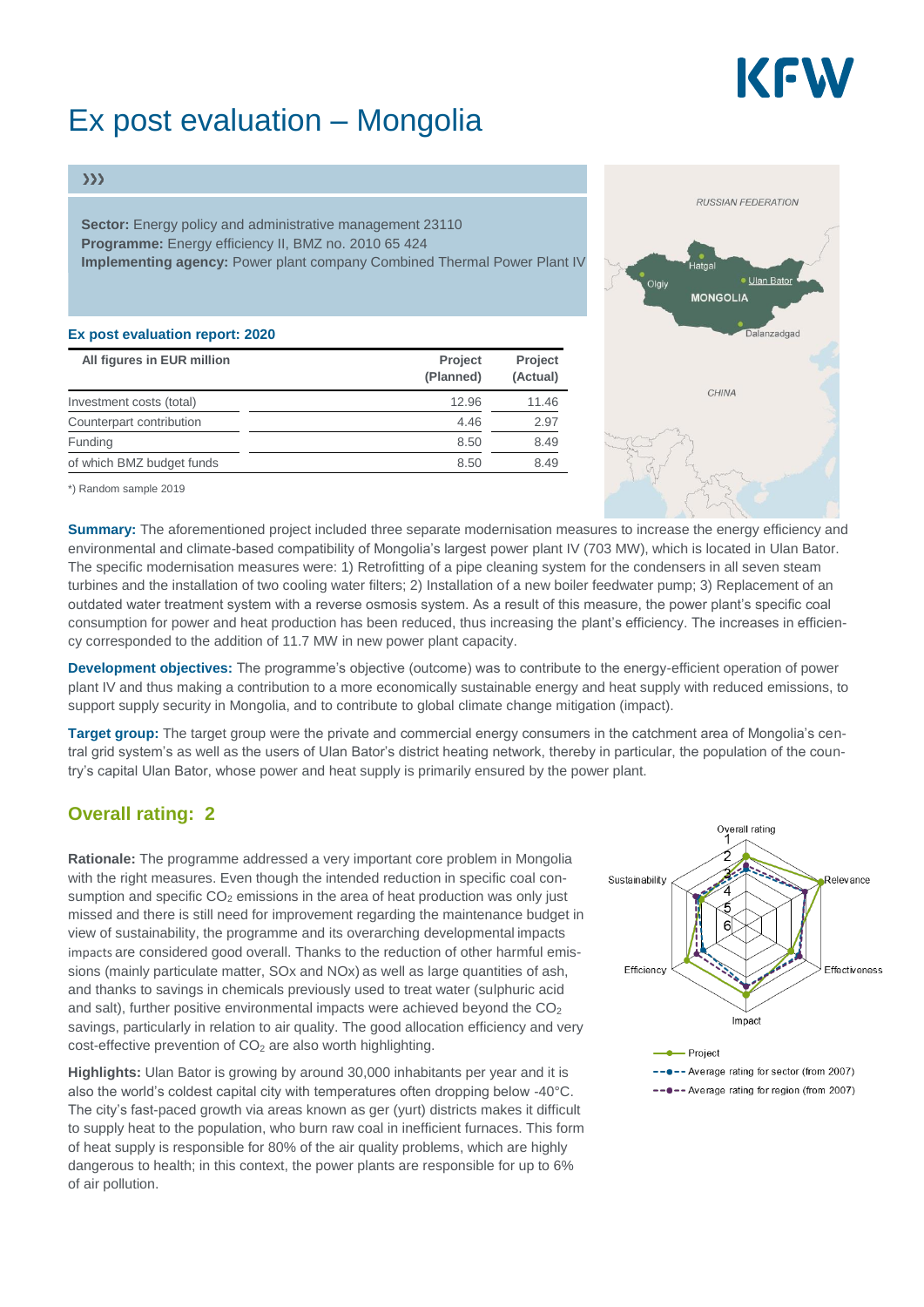

# Rating according to DAC criteria

## **Overall rating: 2**

### **Ratings:**

| Relevance            |   |
|----------------------|---|
| <b>Effectiveness</b> | 3 |
| Efficiency           |   |
| Impact               |   |
| Sustainability       |   |

#### **Relevance**

At the time of the programme proposal (PP) in 2010, 79% of the power and heat generated in Mongolia came from seven coal-fired combined heat and power plants, which were built by the Soviet Union between 1961 and 1991. The power plants were highly inefficient and, as a result, recorded a high level of harmful emissions. High economic growth since the political "turnaround" in 1989 and fast-paced urbanisation led to continuous growth in the demand for power (from 3.5 GWh in 1990 to 8.3 GWh in 2018) and heat (from 3.9 million Gcal in 1990 to 7.7 million Gcal in 2018) (MoE, Energy Sector of Mongolia, Country Report, August 2018). The PP assumed that there would be a supply shortage in 2012, which is why the programme focused on supply security, an issue that was both important for survival and from a development policy perspective.

At the time of the project appraisal (PA) in 2010, 1.1 million people lived in Ulan Bator (UB) (around 40% of the total population). At the time of the EPE (2019), this had risen to around 1.5 million people, which is roughly half of the population of Mongolia. The city has grown at a very fast pace in recent years, with around 30,000 people per year. In view of the cold temperatures, which often drop below -40 degrees Celsius during the eight months of winter, maintaining the power and heat supply was and still is vital for survival and is also a prerequisite for the social and economic development of the region and the country.

The city's unregulated growth was and still is the source of huge problems, particularly when it comes to supplying the population with heat. Growth in areas known as "ger" districts (yurt districts) was particularly rapid. At present, around 60% of people live in these ger districts. Housing here consists of traditional felt yurts and simple timber houses that are heated with inefficient furnaces powered by the cheapest fuel,raw coal. The other 40% of UB's population is connected to the district heating network. In 2018, 80% of the air pollution in UB was attributed to heating in the ger district, 10% to traffic, around 6% to power plants, and around 4% to rubbish and soil erosion (WHO Policy Brief 2018, Air Pollution in Mongolia). In the winter months, air pollution in UB is between six to nine times higher than the WHO's permitted values for particulate matter, NOx and SOx. According to WHO calculations (WHO Policy Brief 2018), 4,133 people in Mongolia die every year from diseases that can be traced back to air pollution, particularly lung cancer, chronic obstructive pulmonary disease (COPD, which includes various irreversible chronic lung diseases), heart failure and strokes. Of these, 3,010 fatalities were attributed to the air pollution in coal-burning households themselves. As such, the mortality rate caused by air pollution is 132 deaths per 100,000 inhabitants. Mongolia therefore ranks among the countries where air pollution has the worst impact on health (global average 92/100,000). Air pollution is particularly dangerous to children, an above-average number of whom have to battle asthma and other respiratory problems. In Mongolia, pneumonia is the second biggest cause of death for children under the age of 5; children from the ger districts have up to 40% less lung capacity than children from rural areas. In March 2017, the government declared air pollution a national emergency and passed the National Programme for Reducing Air and Environmental Pollution (NPRAEP). To summarise, the air pollution in UB – as predicted in the programme proposal (PP) – has continued to deteriorate significantly since the PA in view of the conditions described above and is now one of the main problems of life in the city.

In 2018, 93% of energy generation was based on coal (79% as at PA) and 7% on renewable energy. Since the PA, power plant capacities have been expanded from 794 to 1,239 MW. However, the (very ex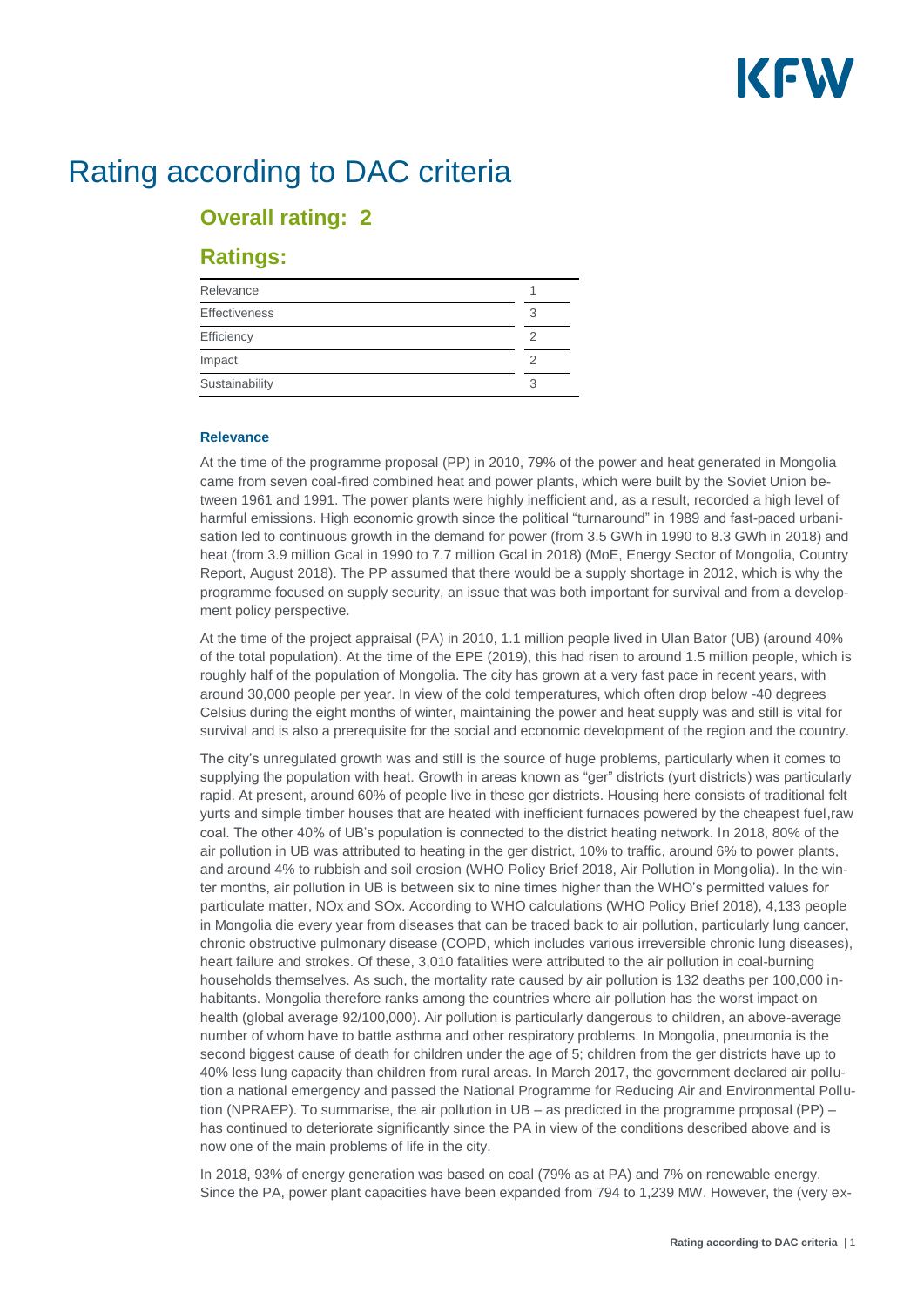pensive) electricity imports from Russia rose at a continuous rate and now cover 20% of electricity demand (only required during peak load periods at the time of the appraisal).

At the time of the EPE (2019), the evaluated power plant IV (Combined Heat and Power Plant 4 – CHPP-4) generated 61.4% of Mongolia's power (67.2% as at the PA) and 55% of UB's heat supply (no information provided on this in the PP). In 2016, the three existing heat plants used to supply heat to the UB population connected to the district heating network were joined by the Amgalan heat-only plant with 110 MW. With a current output of 703 MW (580 MW during the PA), CHPP-4 remains by far the largest power plant in Mongolia. The installed capacity at CHPP-4 currently makes up 57% of the national installed capacity; at the time of the PA, this figure was 73%. The average usage rate for CHPP-4's installed capacity is 63.3%, though this can rise to 94% during peak load periods in the winter. CHPP-4 is a base load power plant and is the only power plant that can also be used to control the grid and cover peak loads. This demonstrates how vitally important it is for the supply security of the central region (roughly 2 million inhabitants) and for the heat supply to the population of UB. The power plant feeds into the central CRIPG grid, which is the most important of Mongolia's three electric integrated grids and covers around 95% of the country's electricity demands.

Looking beyond the issue of air pollution, the sharp rise in demand for power and heat and the outdated pool of power plants mean that supply security remains a key topic for Mongolia.

As outlined above, the core development problems of a supply shortage and harmful air pollution identified during the PA still persist and remain priority issues, even from today's perspective. The programme's concept included measures to increase efficiency, which were designed to help reduce specific coal consumption and cut emissions of  $CO<sub>2</sub>$  and other pollutants. It was a suitable approach to solve the core problems. The underlying impact logic was plausible.

As was previously the case, the project fits into the DC programme objective of making an effective contribution to the more economically and ecologically sustainable provision and use of energy and to the improvement of supply security; it also conforms with the Mongolian Energy Act and with all other key strategic sector papers. The mid-term strategy for implementing the "State Policy on the Energy Sector" envisages the further expansion of capacity at the CHPPs and in the field of renewable energy. In relation to the CHPPs, the measures relate particularly to increasing efficiency and improving emissions. Coordination in the energy sector takes place between the largest donors (ADB, World Bank, JICA, Germany), and sector policy coordination is organised by the Ministry of Energy at irregular intervals.The previous task force for the energy sector was renamed the task force for clean air in 2019 and also expanded. However, in light of the Paris Agreement (2015), power plants based primarily on coal have generally been excluded from German FC financing since mid-2019.

#### **Relevance rating: 1Effectiveness**

The outcome-level objective set for the EPE is to make a contribution to improving the energy-based and economic efficiency of operations at power plant IV. Target achievement is assessed based on the following indicators:

| <b>Indicator</b>                                                                                                                              | Status at $PA^{1/7}$<br><b>Target value at PA</b><br>(kg/MWh / kg/GJ) | Ex post evalua-<br>tion<br>(kg/MWh / kg/GJ) |
|-----------------------------------------------------------------------------------------------------------------------------------------------|-----------------------------------------------------------------------|---------------------------------------------|
| (1) Reduction of specific coal consumption <sup>2)</sup><br>a) By 9.1 kg/MWh in electricity production<br>b) By 1.91 kg/GJ in heat production | a) 305.9 / 296.8<br>b) 41.9 / 39.99                                   | a) 285.7<br>b) 41.39                        |
| (2) Reduction of specific $CO2$ emissions <sup>3)</sup><br>a) By 37.9 kg/MWh in electricity production<br>b) By 7.96 kg/GJ in heat production | a) 937.65 / 899.75<br>b) 128.52 / 120.56                              | a) 858.23<br>b) 125.01                      |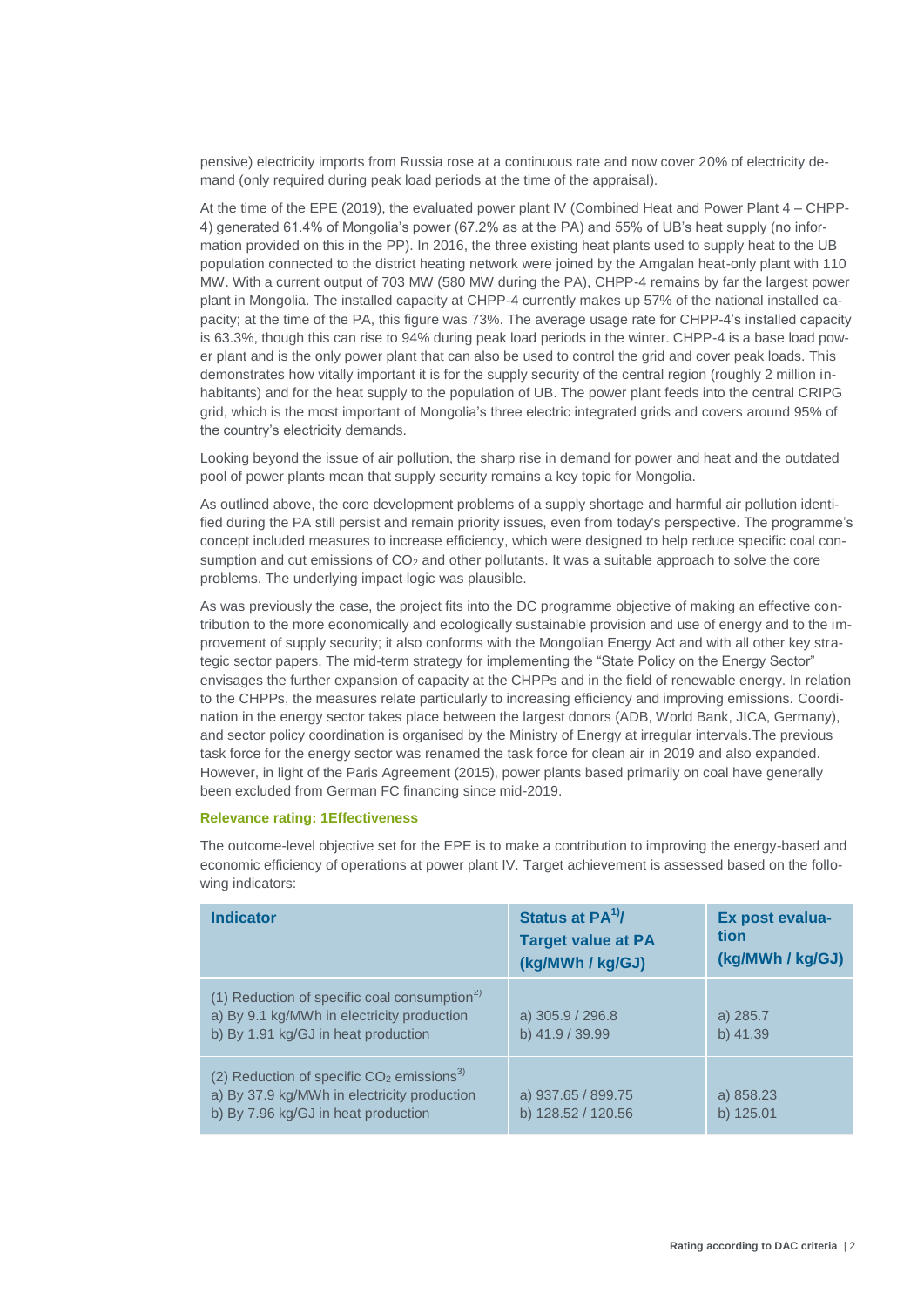The reduction of specific coal consumption by 20.2 kg/MWh (goal in PA: 9.1 kg/MWh) compared to the status at the PA significantly exceeded the target value. However, the target value regarding the reduction of specific coal consumption in heat production was not achieved (0.51 kg/GJ compared to the target of 1.91 kg/GJ). In principle, it is difficult to allocate energy consumption to the areas of electricity and heat production for combined heat and power plants. Furthermore, there is no universally recognised methodology for this. The method used to calculate the base values during the PA was not documented. The values and allocation used here are based on information provided by the operator. In light of this, a trend towards target achievement can still be derived from the quantification of the indicator objectives, though the reliability of the exact figures is limited.

In the interim period, CHPP-4 implemented further efficiency-enhancing measures that were not financed by the project. These include the installation of the additional, modern turbine 7 and the upgrading of the coal pulverizing mills and control technology. The FC project enabled the new turbine to be installed in the turbine room, which saved costs; this was possible because the new space-saving water treatment plant and the removal of the previous condensers freed up space.

On average, the power plant's total efficiency gains between 2015 and 2018 led to annual standard coal savings of 58,271 t compared to 2013 (before the project); this corresponds to 125,457 t of natural coal from the Baganuur and Tavan Tolgoi mines, from which power plant IV procures its coal. The power plant company credits the programme with total efficiency gains of around 60%. The calculations performed during the evaluation to determine the savings that could be attributed to the programme suggest that efficiency gains of almost 40% can be ascribed to the programme. Based on this figure, an average of 22,631 t/year (PP 24,596 t/y) of standard coal is saved as a result of the FC measures.

With regard to the reduction of specific  $CO<sub>2</sub>$  emissions in the production of electricity, the targets were also significantly exceeded: 67 kg  $CO<sub>2</sub>/MWh$  instead of the envisaged 37.9 kg  $CO<sub>2</sub>/MWh$ . However, the target value for heat production was once again missed by a significant extent (3.5 kg/GJ compared to 7.96 kg/GJ). Based on calculations during the EPE, an average of  $90,492$  t CO<sub>2</sub>/year are prevented as a result of the programme.

The indicator objectives relating to the reduction of specific coal consumption and  $CO<sub>2</sub>$  emissions were significantly exceeded for electricity production. However, the targets for heat production clearly fell short of expectations. For this reason, effectiveness is assessed as satisfactory overall.

#### **Effectiveness rating: 3**

#### **Efficiency**

The total implementation period was 48 months compared to the planned 30 months. The delays were primarily caused by the tendering process for supplies and services. The pipe cleaning system (measure 1) and the replacement of the water treatment system (measure 3) were put into operation with a delay of six months. However, two failed tendering processes caused significant delays in the tender for the boiler feedwater pump and two speed-regulated drives (measure 2). For this reason, a decision was made to use the funds for measure 2 to expand the pipe cleaning system to turbine 7 and then use the remaining funds to procure a new water pump with equipment and two motors (not speed-regulated) (as an "emergency stand-by"). This decision appears to be necessary and sensible, even from the ex post perspective.

The investment costs amounted to EUR 11.46 million (88.4% of the value anticipated in the PA). Due to the changes required in relation to measure 2, the implementation period was delayed, which meant that the consultancy contract had to be extended three times. However, at EUR 660,039 (5.75% of the total costs) the total costs for the consultant are deemed reasonable. The project measures represented important modernisation measures for bringing the power plant into line with the current international state of the art. The implemented measures were the most profitable and closest in technical terms to five energyefficiency measures examined during the feasibility study.

<sup>1)</sup> The PA values are initial values prior to the project. They are based on the year 2013, see footnote 3) for an explanation 2) Based on standard coal

<sup>3)</sup> Since the method used meant that data for the power plant's  $CO<sub>2</sub>$  emissions cannot be compared with the data from the time of the PA, the CO<sub>2</sub> emissions value from before the project was recalculated. (Calculation method as per EU Directive 2003/87/EC, based on energy production, specific standard coal consumption, and average calorific value of natural coal). The data from before the project is based on the year 2013; the data as at the ex post evaluation is based on data from 2018.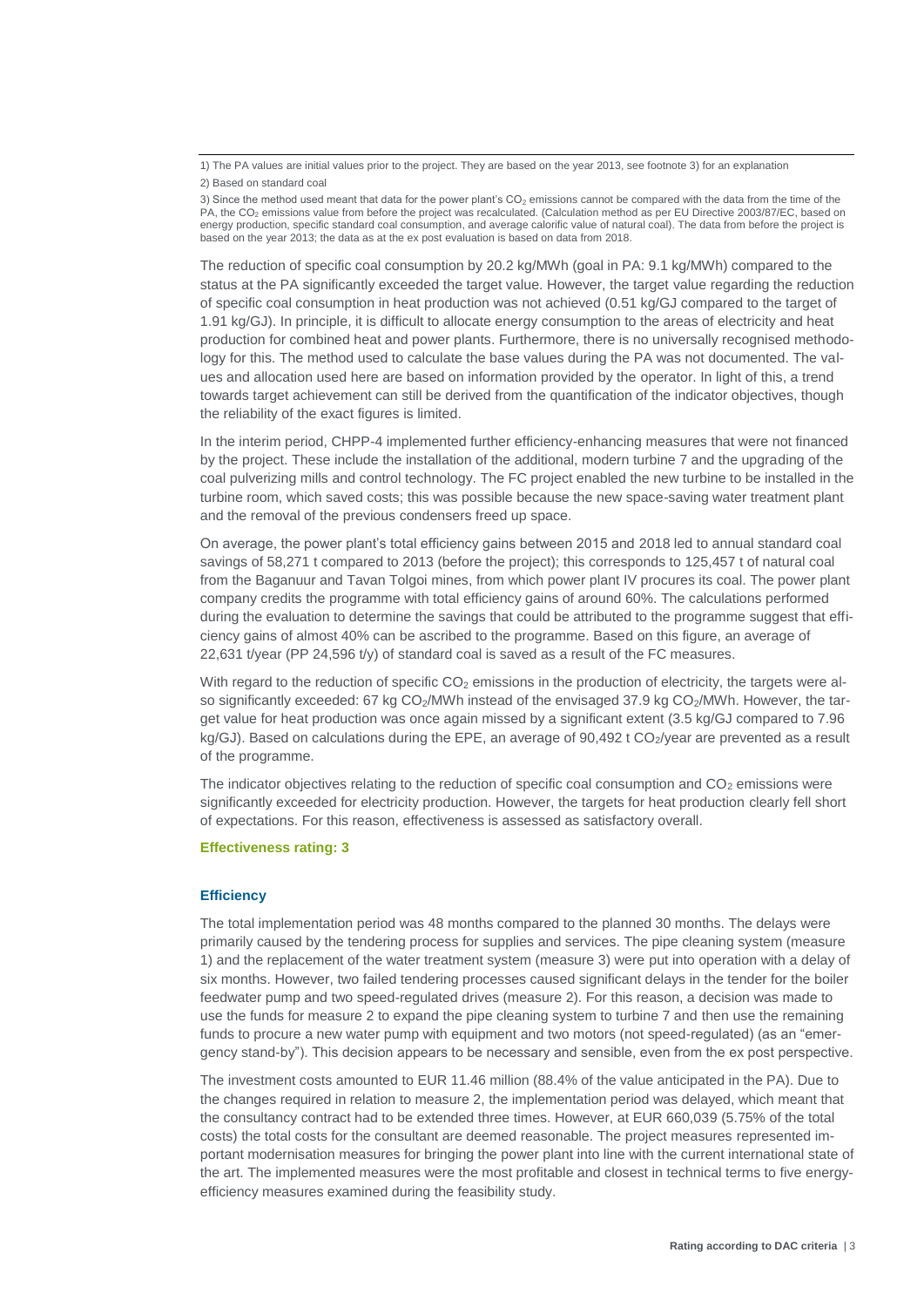CHPP-4's efficiency increased from 40.19% in 2013 to 43.01% in 2018. In this regard, it must be taken into account that the use of heat power plants in Mongolia is driven heavily by the demand for heat, which is based around the demand peaks in winter; while power plant capacity is underused in the summer. During the same period, CHPP-4 reduced its internal energy consumption from 12.83 to 12.38%. The increase in the power plant's efficiency as a result of the energy-efficiency measures is equivalent to an additional capacity of around 10 MW at the time of the EPE (assumed to be 11.7 MW in the PA). This can mainly be traced back to the limited implementation of measure 2. The investment costs per additional kW are around EUR 1,140 (assumed to be EUR 930 at PA) and therefore still around 50% below the costs for constructing a new power plant with the same capacity. The production efficiency is evaluated as good overall.

The allocation efficiency of the invested funds is assessed as good: an internal interest rate (FIRR) of 19% was assumed in the PP. The same figure calculated during the EPE was 20%. The total economic cost calculation also results in an EIRR of 21% (PA 22%). The calculation assumed an average global market price for coal of EUR 86/t (same as PA, still regarded as realistic); the external effects on the environment and health, which are difficult to quantify, were not factored into the calculation as per the PP. At EUR 8.35 per saved tonne of  $CO<sub>2</sub>$ , the programme's  $CO<sub>2</sub>$  prevention costs calculated in the EPE (same calculation method as the PP) were slightly higher than the value of EUR 7.7 per saved tonne of  $CO<sub>2</sub>$  estimated in the PA. Taking into account the coal and chemical savings, the prevention costs are then significantly lower than the PA value. As such, the investment was cost-effective, even with regard to the  $CO<sub>2</sub>$ prevention costs of EUR  $-5.10$  per saved tonne of  $CO<sub>2</sub>$ .

#### **Efficiency rating: 2**

#### **Impact**

The objective at impact level set out in the EPE was to contribute to a more economically sustainable energy and heat supply with reduced emissions, to support supply security in Mongolia, and to contribute to global climate change mitigation.

In light of CHPP-4's installed capacity, which makes up 57% of the national installed capacity, the energyefficiency measures contributed to economic and ecological effects related to the impact at various levels.

CHPP-4's efficiency rose by a total of 2.82% (see Efficiency). As was previously the case, CHPP-4 is by far the most efficient power plant at 43% and, under the current general conditions, is already relatively close to its optimum for the capacity utilisation of the combined heat and power plant. Five of the other seven Mongolian power plants are between 20.3% and 39.5%. Only CHPP-3 achieves an effectiveness rate of 41%. Thanks to the programme's measures, CHPP-4 is currently Mongolia's most modern power plant and has thus become an example for other power plants in the country.

CHPP-4, as a baseload power plant that is also used for grid control, also makes an important contribution to security of supply. The increase in efficiency through the efficiency measures also results in the production of additional power and heat, which corresponds to a power plant capacity of around 10 MW at the time of the EPE.

| <b>Substance</b> | <b>Unit</b> | <b>Quantity (annual)</b> |
|------------------|-------------|--------------------------|
| CO <sub>2</sub>  | t           | 90,492                   |
| Fly ash (15%)*)  | t           | 7,421                    |
| Dust (0.015%)    | t           | 743                      |
| NOx (0.21%)      | t           | 141                      |

In view of the savings of harmful emissions, the following annual savings of harmful emissions can be assigned to the project (average of 2015–2018, source CHPP-4):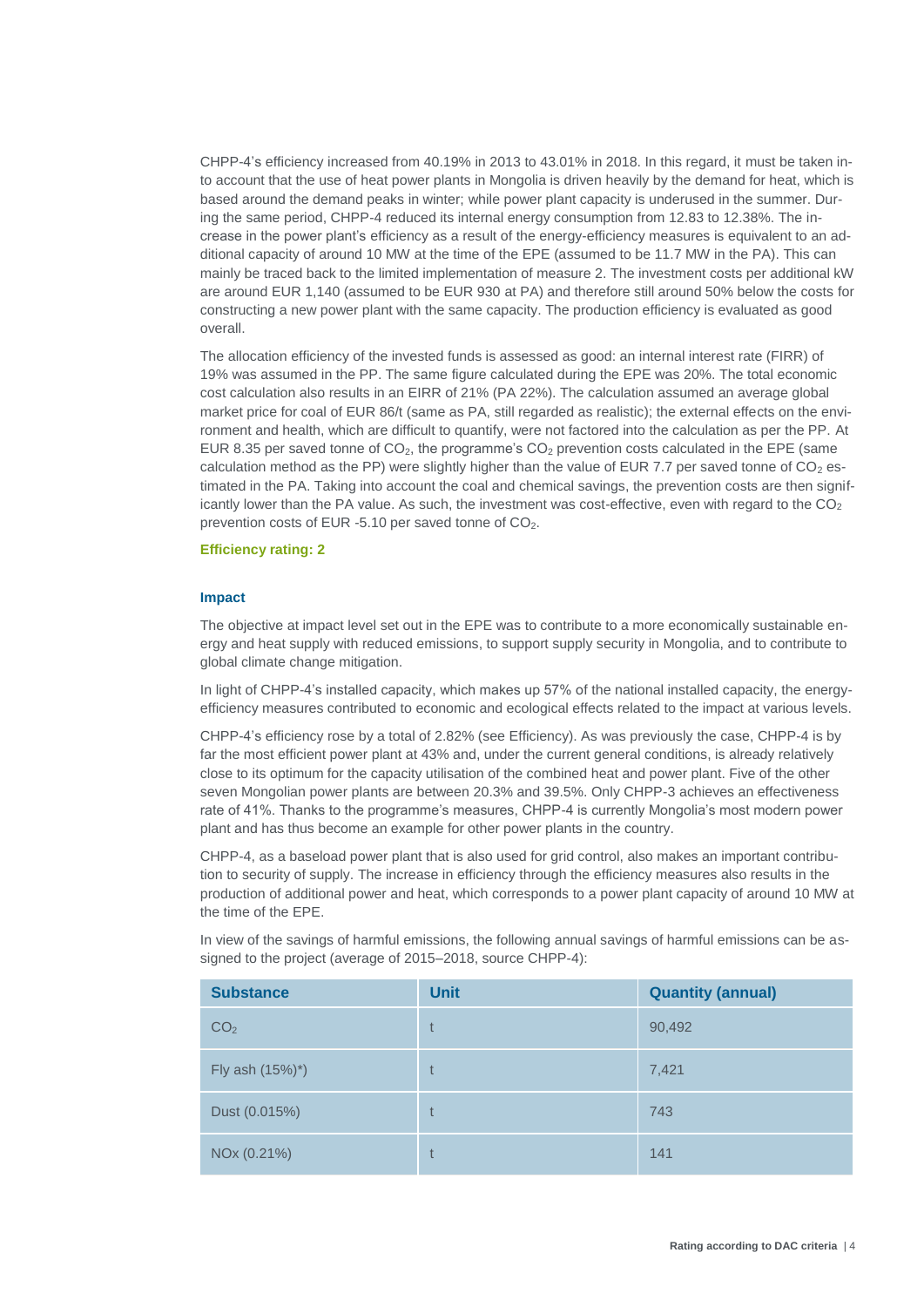| SOx (0.47%)                         |  |
|-------------------------------------|--|
| *) Percentage based on natural coal |  |

The power plant's total prevented annual  $CO<sub>2</sub>$  emissions amounted to an average of 254,337 t  $CO<sub>2</sub>$  between 2015 and 2018 compared to before the project (the power plant's average annual emissions were 5.1 million t  $CO<sub>2</sub>$  in the same period).  $CO<sub>2</sub>$  savings of 96,850 t per year are attributed to the programme. Beyond reducing  $CO<sub>2</sub>$  emissions, the programme (see table) also made an important contribution to reducing further emissions that are harmful to health (SOx, NOx, particulates and fly ash). The reductions in these harmful emissions are very important to UB's air quality and therefore to the health and living standards of the half of the Mongolian population who live there. Furthermore, the project measures have meant that large quantities of toxic chemicals did not have to be used in the water treatment plant (100 t of sulphuric acid and 300–400 t of salt per year). CHPP-4 is the only power plant to have an electrostatic precipitator (ESP) to remove particulates from the flue gas, though its effectiveness is now so reduced that it requires urgent replacement.

Despite CHPP-4's positive effects, the power plants' contribution to reducing air pollution is currently relatively low in view of the severe air pollution in UB caused by open hearths and unregulated ash disposal (see Relevance). The WHO ascribes 6% of environmental pollution to the power plants (see Relevance). A recent feasibility study by the World Bank attributes just 1% of air pollution to the power plants (SRS, "Feasibility Study to Reduce Dust and SO2 Emissions from CHP2, 3 AND 4, and Ash Ponds in Ulan Bator (Mongolia)" on behalf of the World Bank and UBCAP, 2015). However, due to the ban on burning raw coal and the better quality lignite briquettes made available to households, the power plants' percentage-based contribution will increase slightly.

Furthermore, overarching economic and social impacts are derived from CHPP-4's large contribution to the heat and power supply. The power plant's contribution forms the basis for any economic and social development in the densely populated region around UB and also enables the survival of around 800,000 people in winter. For the operating staff, the measures also directly lead to better working conditions in relation to occupational safety and manual work.

The impacts outlined above also contribute to the achievement of the DC programme objective (effective contribution to the more economically and ecologically sustainable provision and use of energy and to supply security). With regard to the DC programme objective, however, in a transitional phase in which more and more renewable energies are added to the energy mix, analogous measures to fully utilise the efficiency potential of the other power plants would be appropriate.

#### **Impact rating: 2**

#### **Sustainability**

The installed systems work well and are in a good, well-maintained condition. The technical measures implemented during the programme increase the power plant's availability as the routine cleaning processes take place during operation. Furthermore, a self-designed solution for using the water treatment system's membranes multiple times was also installed. Thanks to an upstream cleaning phase in which the cleaned membranes are reused, the service life of the expensive membranes for the reverse osmosis system can be extended.

The power plant's employees are able to complete operating and maintenance work to a satisfactory extent and will be able to do so in future as well: the good training provided by the suppliers and manufacturers has so far enabled the already well-trained and motivated staff to operate the state-of-the-art technology correctly, which is also due to be used in other Mongolian power plants. There is a clear awareness of the need for regular routine checks and preventive maintenance within the power plant. The employees are also aware of the power plant's importance for the population of UB and are proud of its good condition and good operating results. There is great interest among management and staff in the modernisation of the power plant.

Nevertheless, internal and inter-institutional decision-making and acceptance processes can take a long time, which restricts the power plant's effectiveness and efficiency. For instance, the State Commission for Equipment Acceptance did not accept the water treatment system until 2018, which led to delays as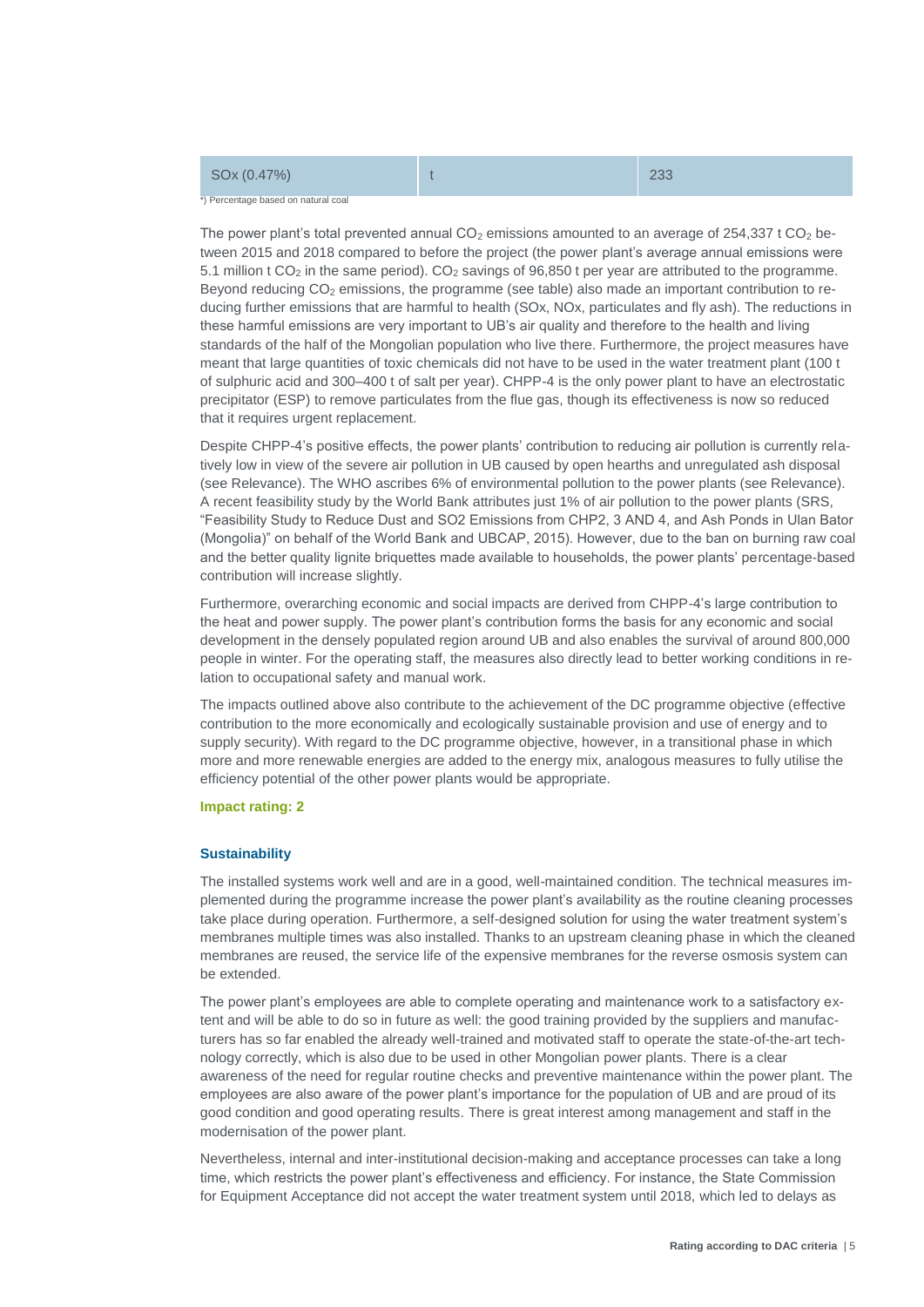CHPP-4 was not permitted to release any budget for maintenance or operation prior to this. Another critical point is the fact that the new water pump, which was delivered back in January 2016, was not installed until mid-2018. The original plans were to install it as the 9th pump, but ultimately a decision was made to use it as a replacement for the oldest pump. Even though decision-making processes can take too long, the systems' functional capacity was not seriously affected by this and (operating) problems have so far been dealt with successfully, in some cases with the manufacturer's involvement. Nevertheless, there has been a problem with the pipe cleaning system since autumn 2018 (cleaning balls are disappearing during the cleaning process; the cause has yet to be identified). CHPP-4 is currently conducting a study on the causes. However, the problem seems to be taking too long to resolve. The manufacturer was not involved earlier due to a lack of funds.

To avoid politically unpopular tariff increases, the energy regulation commission sets the power and heat tariffs and coal prices on an annual basis. Electricity prices subsidise the price of heat. The tariffs are not dependent on consumption. This results in revenue that does not cover costs. The budget for maintenance and repairs (excluding personnel) is just 10% of the total annual budget available to the power plant, which is insufficient should larger-scale problems occur or if spare parts or expertise have to be procured from abroad. The necessary investments in replacements therefore cannot be financed with the plant's own reserves and large repairs cannot be performed quickly. This fact poses the biggest risk to sustainability. However, CHPP-4 is "too big to fail" and the necessary funds have been covered by state grants where required. It is assumed this will remain the case in future.

According to the State Policy for the Energy Sector, Mongolia is preparing for a transitional phase towards a market-oriented energy sector with more autonomy for power plants and an adjustment of tariffs in line with actual costs. This would gradually eliminate the described obstacles in the field of management and future investments in power plants. However, this process is not expected to be achieved in the near future, particularly in view of the political concerns regarding energy price increases.

**Sustainability rating: 3**